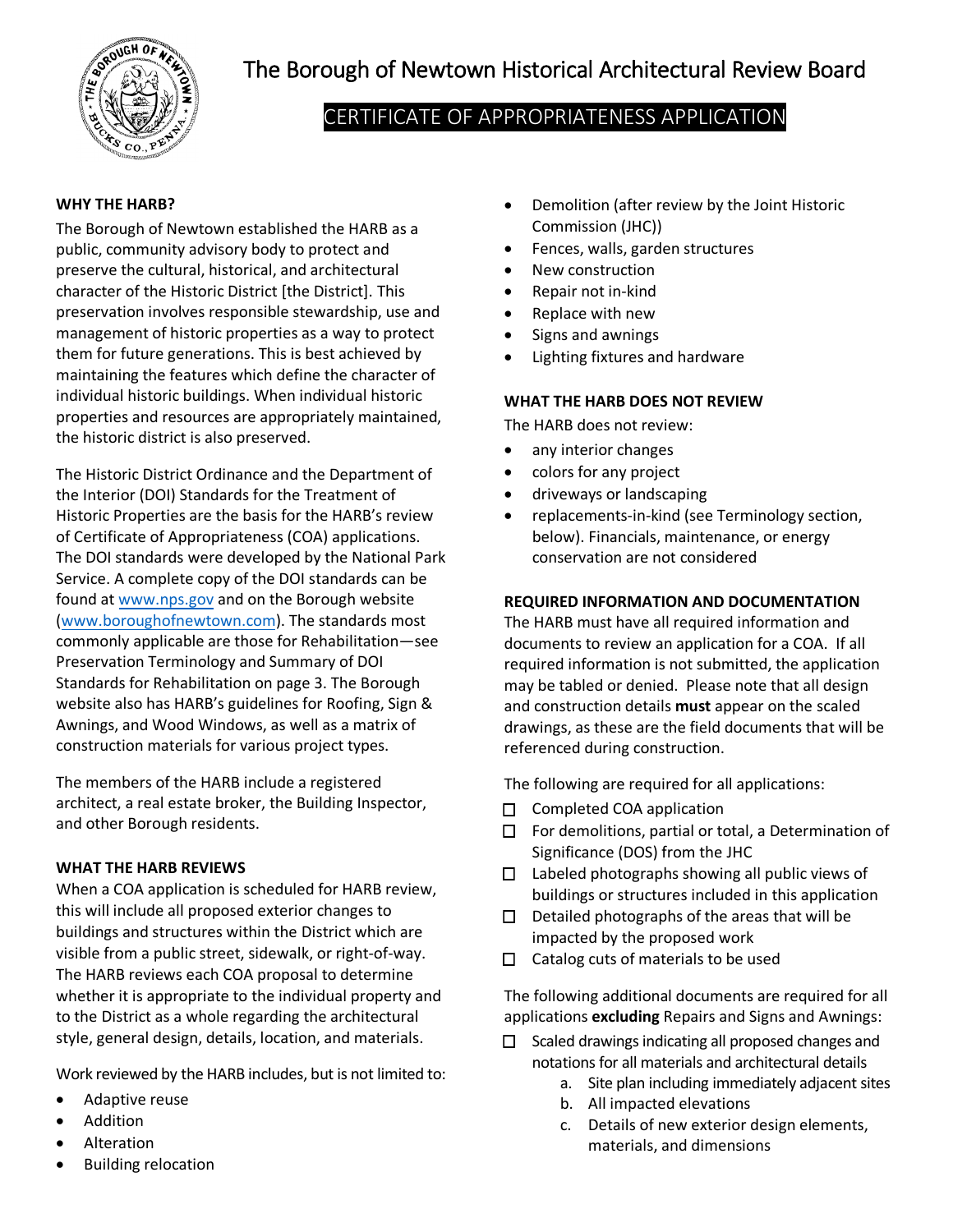The following additional documents are required for Signs and Awnings:

- $\Box$  Labeled photographs showing all public views of sides of existing and adjoining buildings
- $\Box$  Scaled drawings:
	- a. Façade elevation or sketch of proposed sign or awning to provide scale
	- b. Elevation of sign or awning with letter size, style, logo, and layout
	- c. Detail of attachment to building
	- d. Detail of illumination, if applicable
	- e. Detail of edge treatment, if exposed

#### **PRIOR TO COA APPLICATION SUBMISSION**

HARB welcomes the opportunity to provide feedback early in the design process, and pre-application reviews are encouraged. Preliminary ideas, descriptions, photographs, and sketches can be discussed and feedback given early in the process, pre-application.

#### **REVIEW PROCESS AND SCHEDULE**

COA applications must be submitted with all required information a minimum of thirty (30) days prior to the HARB meeting at which the application will be reviewed. The Zoning Officer will review the application to confirm that all required information is included, that any demolition work has been reviewed by the JHC, and that the proposed work complies with all Borough codes. COA applications will only be scheduled for review by the HARB after all zoning issues have been resolved and JHC review for demolition, if applicable, is complete.

The applicant or a project representative is **strongly** encouraged to attend the HARB meeting to any answer questions or provide additional information. If the HARB has questions and the applicant is not in attendance, the application will be tabled until the necessary information is provided by the applicant.

At the meeting, the HARB will take one of the following three actions:

- table the application pending additional needed information
- recommend the application be approved, with or without conditions, or
- recommend the application be denied

# *Please note that it is common for the HARB process to take multiple meetings.*

The HARB's recommendation will be heard as an agenda item at the next scheduled regular Borough Council meeting.

Please note that the HARB review is necessary but not sufficient for granting of a building permit. Each demolition project is subject to prior review by the Joint Historic Commission (JHC). Every project is subject to review for compliance with zoning and building code ordinances prior to HARB review. Once the HARB reviews proposed changes for appropriateness within the District, it will make a recommendation to Borough Council to approve or deny the COA. Every project is subject to final approval by Borough Council.

If approved by Borough Council, the COA Administrator will issue a COA specifying all conditions to be met. The applicant may then apply for all required permits.

HARB meetings typically occur the fourth Wednesday of every month; in November and December, they occur on the third Wednesday of the month. Council meetings are typically held at 7 p.m. on the second Tuesday of the following month; applicant attendance at this meeting is highly recommended. The dates of the next meetings can be confirmed by checking the meeting calendar on the Borough website [\(www.boroughofnewtown.com\)](http://www.boroughofnewtown.com/) or by calling Borough Hall at 215 968 2109.

#### **PROJECT COMPLETION**

Once a COA has been issued, the applicant has eighteen (18) months from the date of issuance in which to complete work. After eighteen (18) months the COA will expire, and a new application will be required unless the approved work is in progress. If the proposed work has commenced but has not been completed, the validity of an **unexpired** COA may be extended for eighteen (18) months by application to the COA Administrator and without HARB review.

The Borough's Code Enforcement Officer will inspect all completed work for compliance with the approved COA. Completed work that is not in compliance with the approved COA is subject to fines and removal.

# **STANDARD HARB RECOMMENDATIONS**

Good preservation maximizes the use of existing materials, repairing them when needed to ensure the character, as well as the materials, remain intact. These standard recommendations are in keeping with DOI standards and should be considered in the development of your project: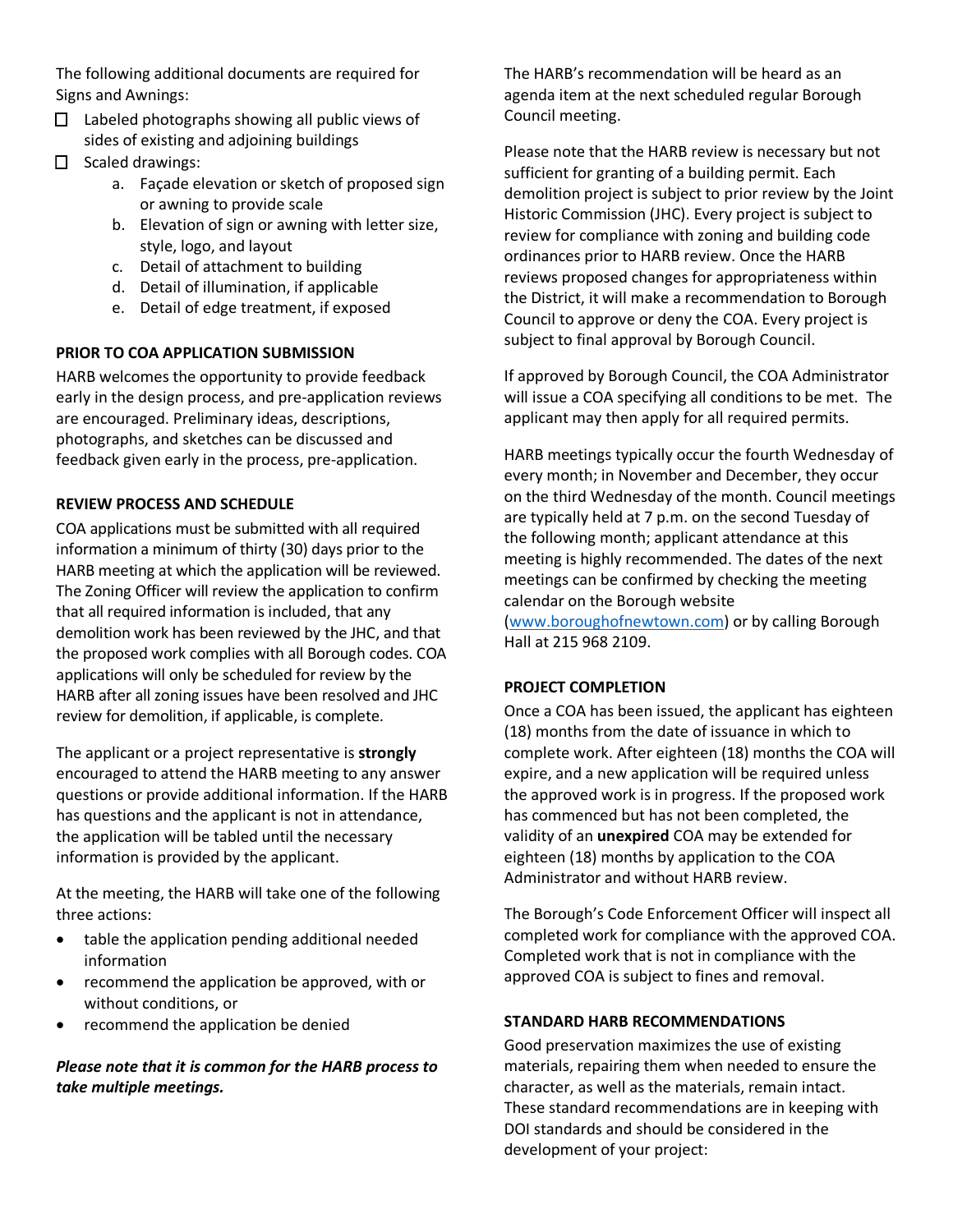- For an existing building in the historic district, exterior features (including windows, doors, siding, porches, balustrades, etc.) should be repaired whenever possible. Where repair is not possible, all efforts should be made to replace existing traditional materials in-kind. Traditional materials include wood, slate, brick, stone, stucco, and metal.
- For additions to existing buildings, traditional and non-traditional materials may be used. Nontraditional materials refer to artificial items such as cementitious boards, composite trims, fiberglass shingles, metal clad windows, etc.
- For new construction within the historic district, traditional and non-tradition materials may be used. The materials chosen should be differentiated from, but compatible with, the existing materials of the existing building to avoid creating a false sense of history.

#### **SUMMARY OF DOI STANDARDS FOR REHABILITATION**

- 1. A property shall be used for its historic purpose or be placed in a new use that requires minimal change to the defining characteristics of the building and its site and requirement.
- 2. The historic character of a property shall be retained and preserved. The removal of historic materials or alteration of features and spaces that characterize a property shall be avoided.
- 3. Each property shall be recognized as a physical record of its time, place, and use. Changes that create a false sense of historical development, such as adding conjectural features or architectural elements from other buildings, shall not be undertaken.
- 4. Most properties change over time; those changes that have acquired historical significance in their own right shall be retained and preserved.
- 5. Distinctive features, finishes, and construction techniques or examples of craftsmanship that characterize a historic property shall be preserved.
- 6. Deteriorated historic features shall be repaired rather than replaced. Where the severity of deterioration requires replacement of a distinctive feature, the new feature shall match the old in design, color, texture, and other physical qualities and, where possible, materials. Replacement of missing features shall be substantiated by documentary, physical, or pictorial evidence.
- 7. Chemical of physical treatments, such as sandblasting, that cause damage to the historical materials, shall not be used. The surface cleaning of

structures, if appropriate, shall be undertaken using the gentlest means possible.

- 8. Significant archaeological resources affected by a project shall be protected and preserved. If such resources must be disturbed, mitigation measures shall be undertaken.
- 9. New additions, exterior alterations, or related new construction shall not destroy historic materials that characterize the property. The new work shall be differentiated from the old and shall be compatible with the massing, size, scale, and architectural features to protect the historic integrity of the property and its environment.

#### **PRESERVATION TERMINOLOGY**

- *Adaptive reuse:* change to an existing structure to accommodate a new use
- *Addition:* increase to existing structure by building outside of existing walls and/or roof
- *Alteration:* Any change or proposed work which is visible from a public street or way to or on a building or structure, in whole or in part.
- *Demolition:* The dismantling or tearing down of all or part of any structure and all operations incidental thereto. This also includes the absence of routine maintenance and/or repairs which can lead to a structural weakness, decay or deterioration resulting in resulting in its deterioration, decay, and/or demolition.
- *Feature:* portion or element of a structure
- *New construction:* completely new structure
- *Preservation:* Application of measures necessary to sustain the existing form, integrity, and materials of an historic property.
- *Rehabilitation:* Alterations and additions making possible a compatible use for a property through repair, while preserving those portions or features which convey its historical, cultural, or architectural values.
- *Renovation:* repair or change to a structure for a modern use
- *Repair:* fix to a deteriorated part of a structure
- *Replacement*-*in-kind:* Limited replacement of extensively deteriorated or missing components when the original features can be substantiated by documented or physical evidence. The replacement material must match the old, both physically and visually, in type or species, style, dimension, texture, and detailing.
- *Replace with new:* a repair or replacement that does not match the original exactly